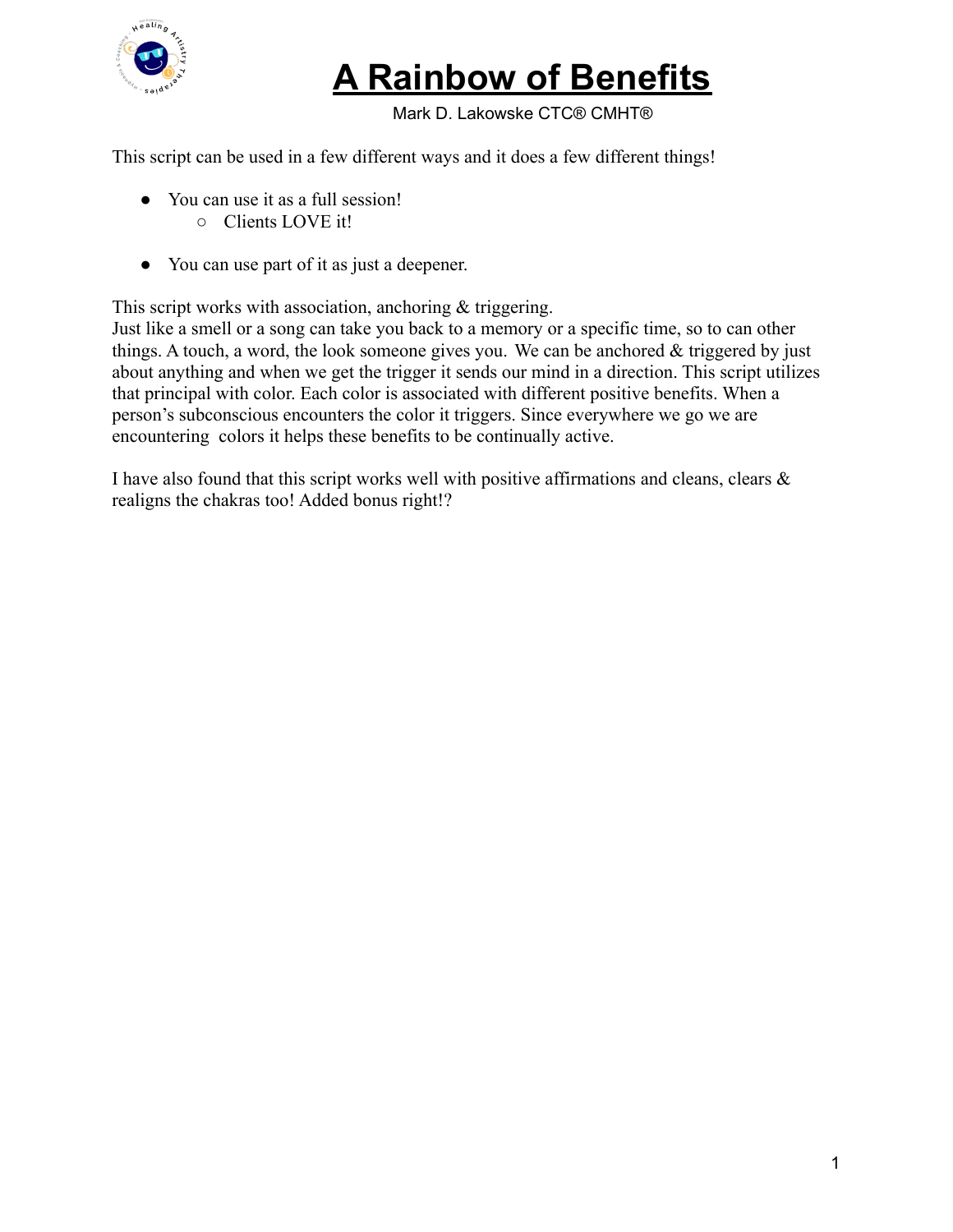

Mark D. Lakowske CTC® CMHT®

#### **Full Session Script**

*Start with the induction of your choice or just go right into script. It acts as it's own induction/deepener for most clients.*

**I want you to imagine that you're at the top of grey stone steps. Perhaps these grey stone steps are like the kind of grey stone steps you would find at a beautiful castle. These grey stone steps are safe and sturdy and you can go down them easily and we will do so in a moment.**

**Now with each and every step you go down you will bring yourself deeper into relaxation. More relaxed with each progressive step you go down.**

**By the time you get to the last step you will be in a very profound state of relaxation & hypnotic sleep that is so comfortable and peaceful.**

**Just allow your unconscious mind to open more and more and accept all of the positive suggestions that I will give that are for your benefit.**

**Take the first step down and allow yourself to relax deeper. Notice that as your foot touches the grey stone step it lights up a rich scarlet red!**

**Feel the warm loving energy move through the bottoms of your feet, feel the energy travel up your body, for a moment feel a gentle loving tingle at the base of your spine as it passes your root. Feel that loving red energy move all the way through you and out the top of your head.**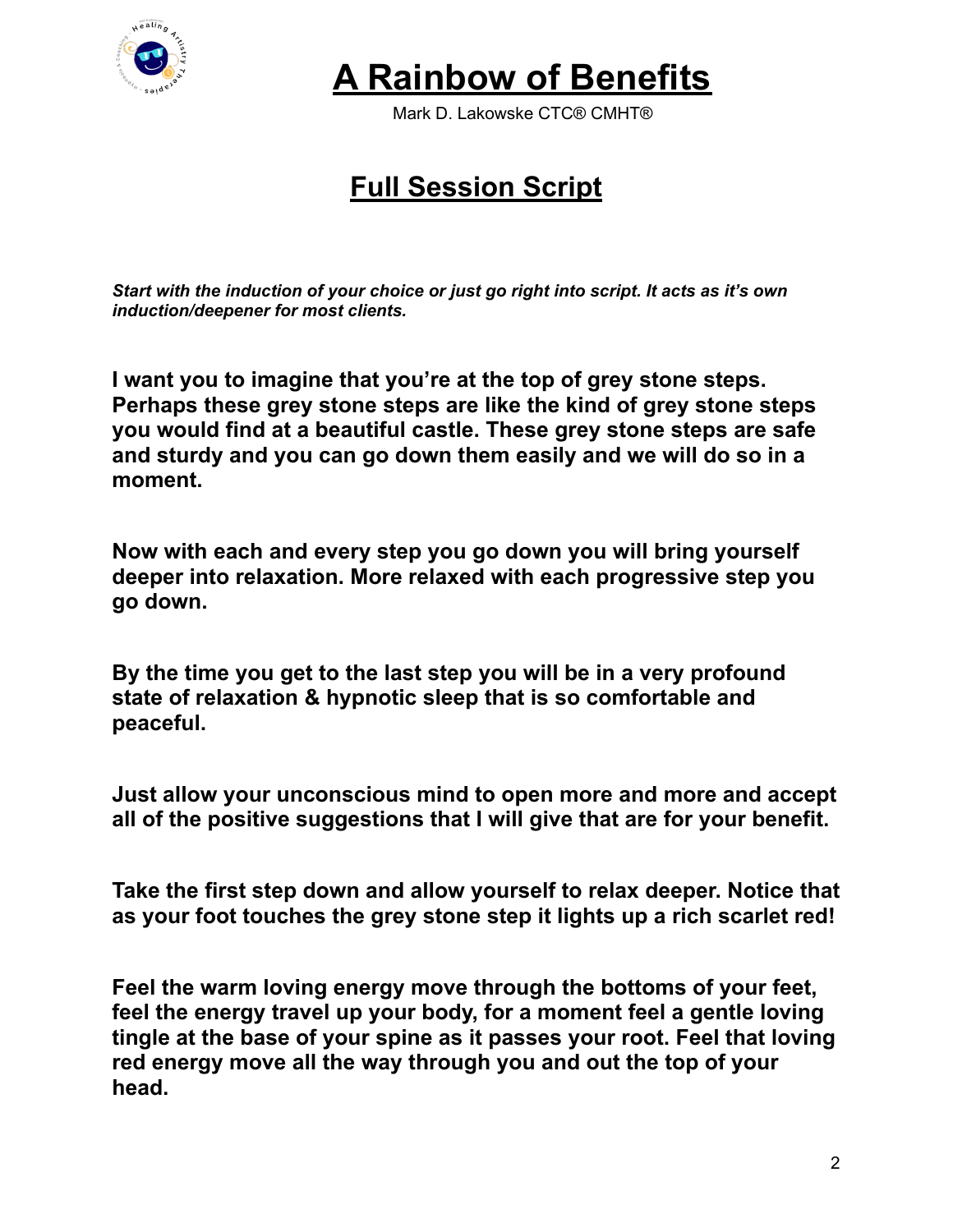

Mark D. Lakowske CTC® CMHT®

**This energy nurtures you and gives you a sense of understanding. It helps you to love yourself and release any anger or upset that you might have felt.**

**This red energy releases any sense of greed, over-indulgence, self-centeredness that you might have been the victim of or have personally experienced.**

**From now on when you see Red it reminds you of love. Think of all the love you have for the people in your life, Think of their love for you. Red reminds you that you have love to give and love to recieve. Red reminds you that love is your divine true nature and that you experience it openly and freely.**

**Feel the energy of love move in you, on you and through you. See the color red in your mind's eye and know that every time from this day forward that you see the color red you will feel loved and cherished and it will remind you that love is a true part of your life and you are experiencing it in many ways.**

**As the red loving energy moves through you and you relax 50 times deeper, feel a sense of alignment, of being grounded, of being balanced.**

**Breath down into where the weight of your body rests, below the base of your spine -- to your root -- This is your Chakra of Belonging. Breathe into your Root. Let it soften, relax and gently expand on your breath, Taking in nourishment, life force energy and love.**

**Allow your root to connect down, down to the ground below, deep into the earth. Let the Red colored energy grow bright and strong within you. Feel yourself becoming more empowered, and centered in the "here and now" and then "seat of love's pure light.**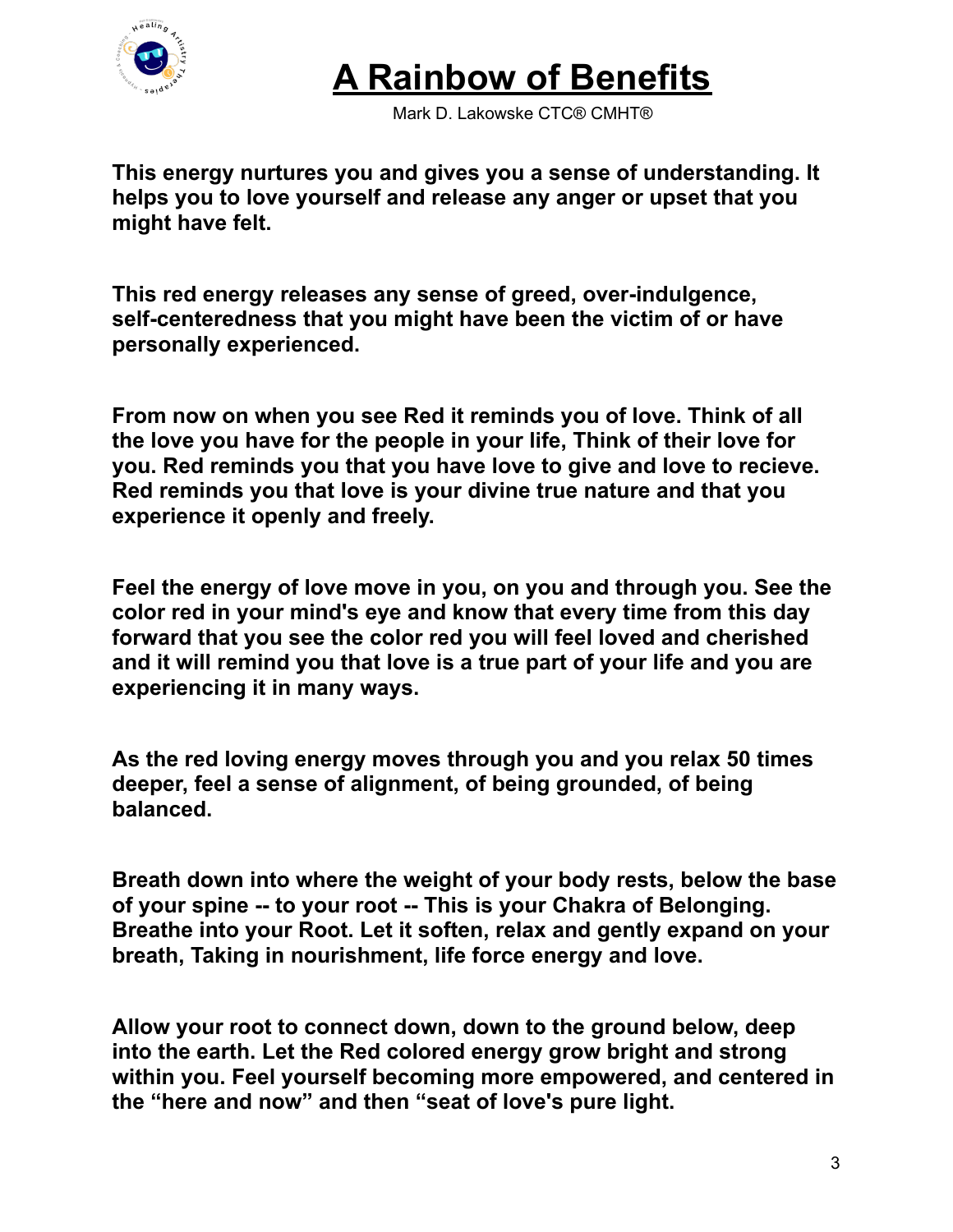

Mark D. Lakowske CTC® CMHT®

**Say these phrases out loud or in your mind as I say them to you now: "I am here" "I have a right to be here, as I am" "I am supported and loved" "I experience love daily in many different ways." "Every day I promise to love myself more and experience my own self love.".**

**Good, relax deeper.**

**Take the second step down and allow yourself to relax deeper. Notice that as your foot touches the grey stone step it lights up vibrant tangerine orange!**

**Feel the stable and secure energy move through the bottoms of your feet, feel the energy travel up your body, feel the surge of energy moving up your spine, tingling strong in your lower abdomen. Feel that safe, balanced, knowing orange energy moving all the way through you and out the top of your head.**

**This energy soothes you and you can feel your doubts and past imagined hurts evaporate as your body receives the empowering healing knowledge from the orange energy.**

**The orange energy renews your confidence and creative energies, it bolsters up your courage.**

**From now on when you see Orange it reminds you that you are safe, secure & supported. Orange reminds you that everything is in divine order and that all is well. Everything is happening exactly as it is supposed to, with hidden blessings you will soon understand. You are being taken care of.**

**Feel the energy of this security and strength move in you, on you and through you. See the color orange in your minds eye and know that**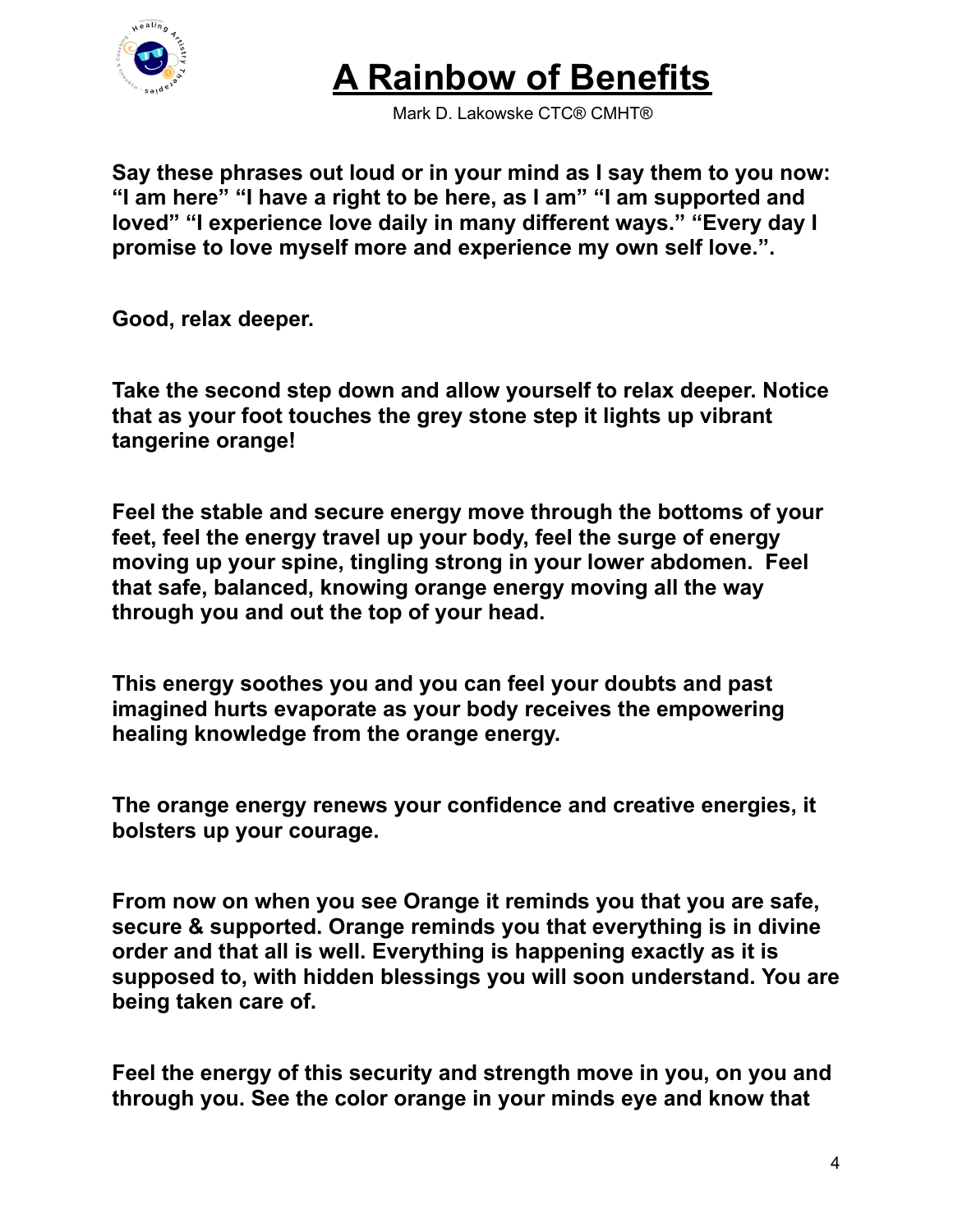

Mark D. Lakowske CTC® CMHT®

**every time from this day forward that you see the color orange you will feel safe, secure & supported and it will remind you that all is well, there is no other way it can be and that all is working out for your good, even if you can't see it yet, you will.**

**As the orange energy moves through you and you relax deeper, feel & know that you have courage and support to do anything you chose to do.**

**When you are ready, allow your awareness to move up to your belly, just below your navel -- to your Sacral Chakra -- Your chakra of emotional intelligence, choice, creativity, movement and pleasure.**

**Breath into your orange Sacral Chakra. Let it soften and expand on your breath, taking in nourishment and life force energy. Let the Orange colored energy, the color of the setting sun, grow bright and strong within you. Feel yourself becoming balanced, empowered and motivated.**

**Say these phrases out loud or in your mind as I say them to you now: "I honour my needs" "I allow myself to be nourished" "I know that everything is working out for me" "I understand that I am safe, secure and supported and all is well".**

**Good, relax deeper.**

**Take the third step down and allow yourself to relax deeper. Notice that as your foot touches the grey stone step it lights up vibrant canary yellow!**

**Feel the tingly, bubbly, joyful energy move through the bottoms of your feet, feel the energy travel up your body, for a moment feel the happy, joy filled, positive energy tickle at your navel and below your**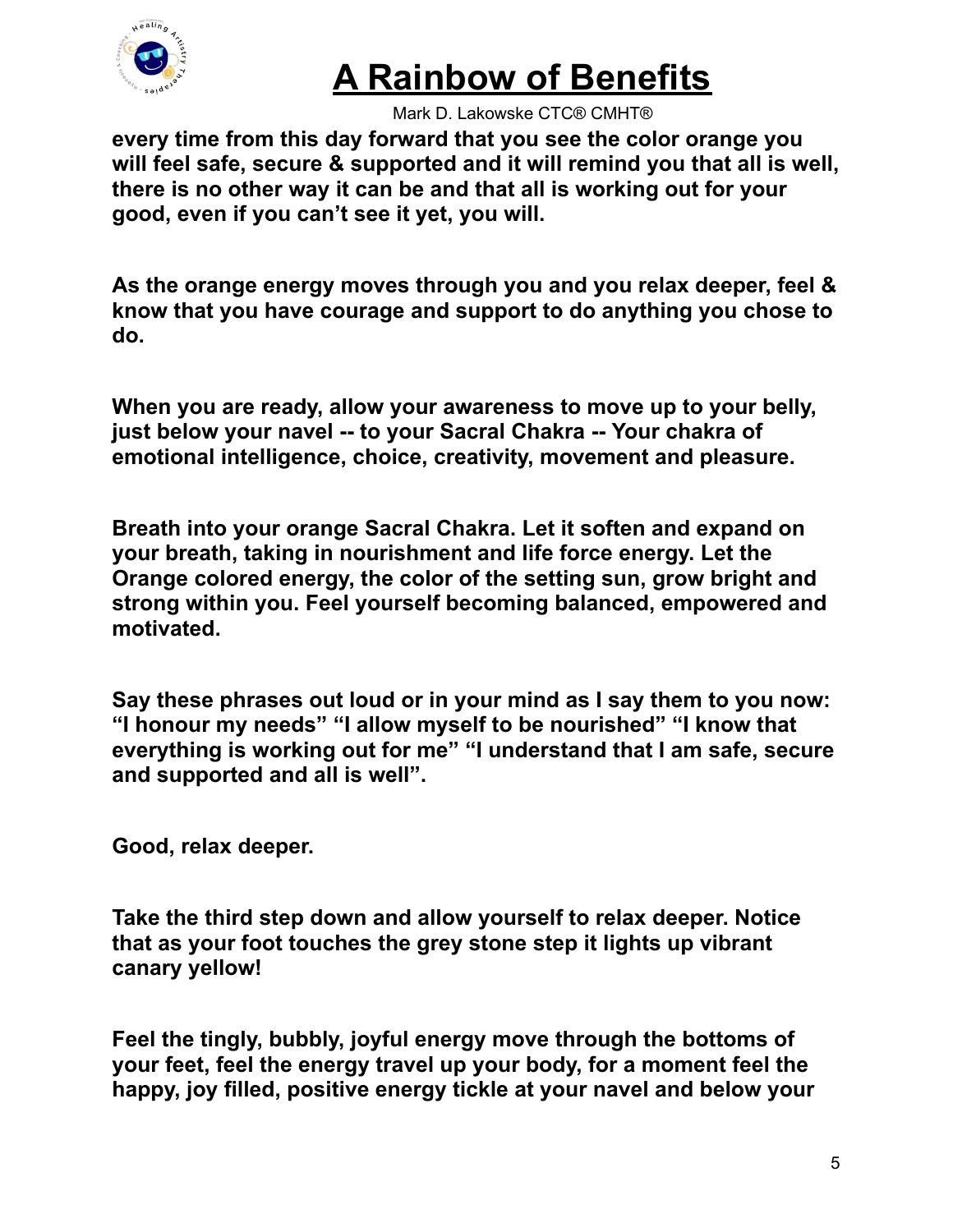

Mark D. Lakowske CTC® CMHT®

**breast bone as it passes your Solar Plexus and it washes away any feelings of being over sensitive or inferior. Feel that positive yellow energy move all the way through you and out the top of your head.**

**This energy nurtures you and increases your sense of personal power, anchoring your newfound trust, totally in your gut feeling and balancing you with joy.**

**From now on when you see Yellow it reminds you of joy, fun and happiness. Think of all the good times you've had in your life, remember people in your life who make you smile, laugh and who just light up your life!**

**Yellow reminds you that life is meant to be fun and enjoyed. Life is too short and you are to experience it to the fullest. Let yellow fill your heart and mind with funny thoughts and laughter. There is so much that is positive in this world and every day in every way you are looking for it and seeking it out. There is something good in everyone and everything, including you and you are realizing that more and more.**

**Feel the energy of positivity, joy and happiness move in you, on you and through you. See the color yellow in your mind's eye and know that every time from this day forward that you see the color yellow you will feel happy, you will feel great and positive, looking forward towards what is good and possible. Yellow will remind you that happiness is a true part of your life and you are experiencing joy in many ways.**

**As the yellow positive energy moves through you and you relax deeper, you feel a sense of personal power and contentment.**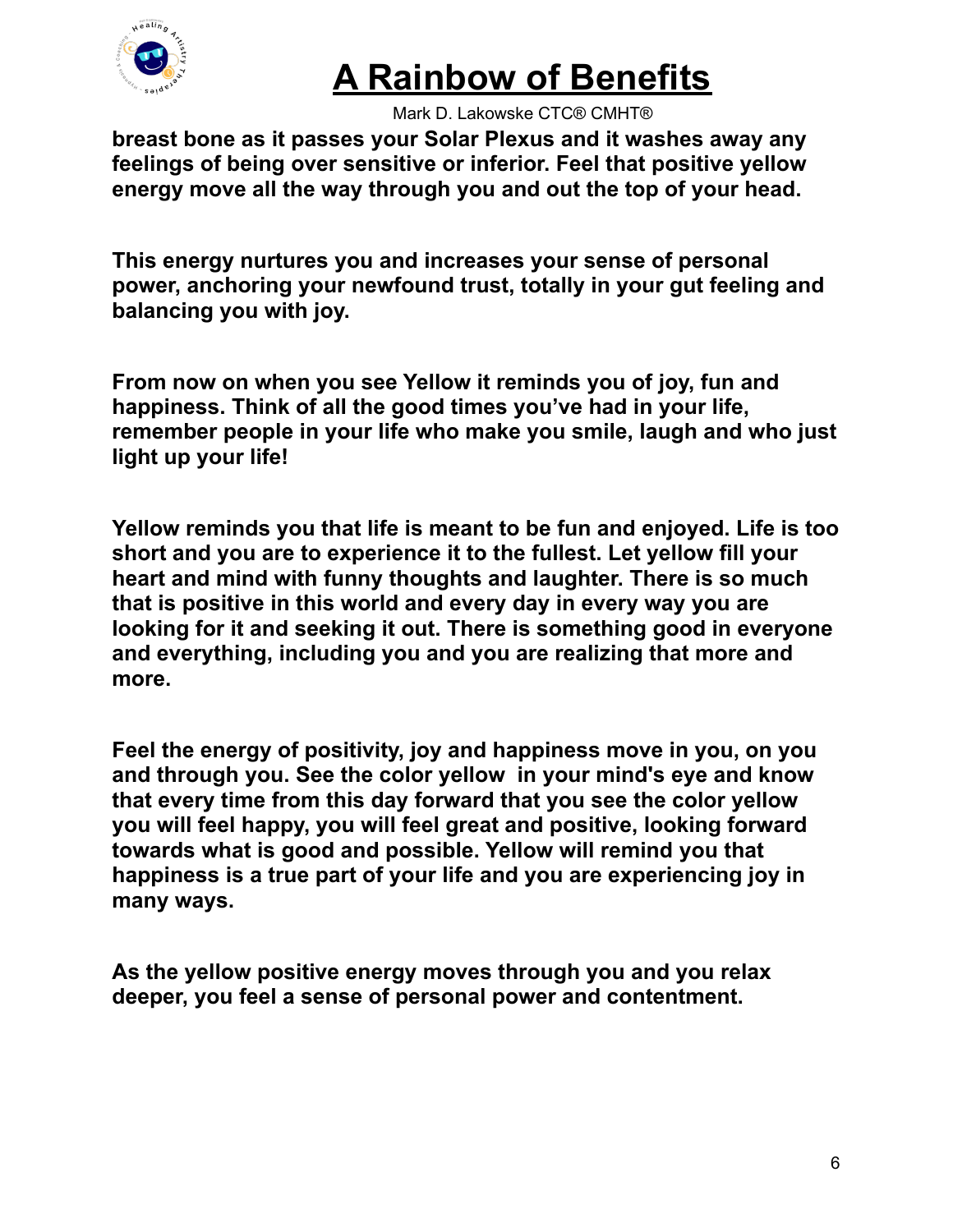

Mark D. Lakowske CTC® CMHT®

**When you are ready move your awareness and breath up to the soft area at your navel and below your breastbone to your Solar Plexus Chakra -- This is your chakra of personal power and joy.**

**Breathe into here, allowing your solar plexus to soften and expand on your breath. Invite the Yellow energy light, the color of sunshine. Bathe yourself with sunshine, replenishing, restoring, nurturing.**

**Say these phrases out loud or in your mind as I say them to you now: "I am enough" "I am worth my weight in gold" "I can be happy and I choose to be happy now" "I seek joy and I look for and turn towards the positive"**

**Good, relax deeper.**

**Take the fourth step down and allow yourself to relax deeper. Notice that as your foot touches the grey stone step it lights up green, a bright rich green, like beautiful healthy leaves on a sturdy tree!**

**Feel the healing energy move through the bottoms of your feet, feel the energy travel up your body, for a moment feel a healthy and whole energy tingle and fill your heart. Feel that loving and healing green energy move all the way through you and out the top of your head.**

**This energy nurtures you and gives you a sense of understanding which opens you up to seeing yourself as happy, healthy and whole. Open to a love of life, as you promise to allow yourself to be loved by yourself and others. To hold your health and wellness in pure positive possibility.**

**All the walls that are around your heart that block your healing and love are dissolving and you feel a deeper, more loving, healthy feeling flowing into your heart area. Feel that healthy loving energy tingle up**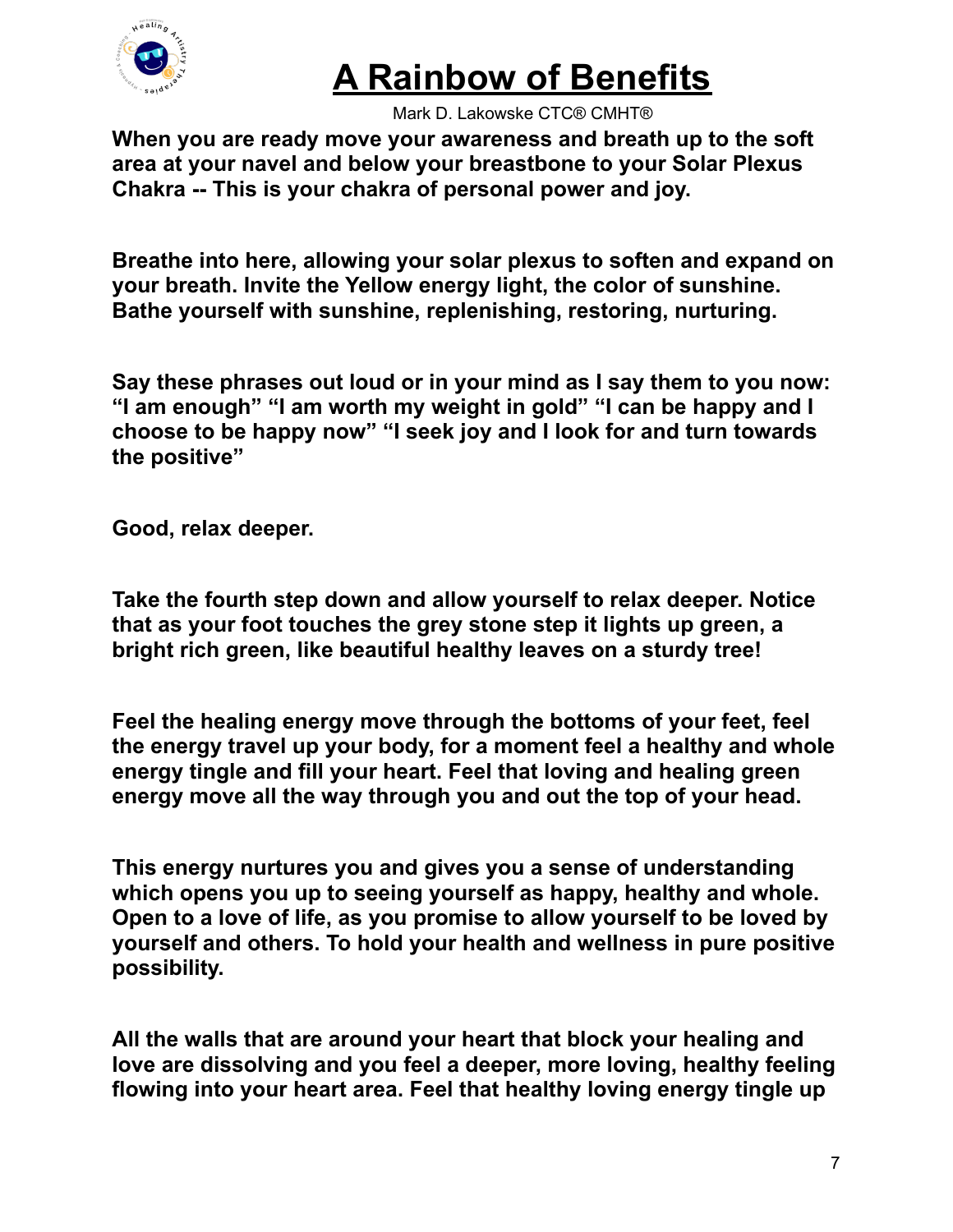

Mark D. Lakowske CTC® CMHT®

**and down your spine and settle in your heart and mind. Knowing you are a complete being.**

**This green energy releases your natural ability to heal yourself. Your unconscious mind knows what to do to heal you, allow it to do so in it's perfect time and way. Hold your healing in perfect possibility and see yourself only as happy, healthy and whole.**

**From now on when you see green it reminds you that your health and wellness is of highest priority. Green reminds you that you can heal, transform and release any hurt or heartache.**

**Green also reminds you of gratitude, it reminds you to count your blessings. For the more you are grateful the more you will have to be grateful for. See all the blessings in your life and be thankful for them. Feel the energy of health and love move in you, on you and through you. See the color green in your mind's eye and know that every time from this day forward that you see the color green you will see yourself as happy, healthy and whole and you will be grateful for all you have and are capable of.**

**As the green healing energy moves through you and you relax deeper, feel a sense of wellness and wholeness more complete and full than you've ever felt and know that you are already well.**

**Bring your breath and awareness up to the center of your chest, to your heart. This is the chakra of self-development and unconditional wellness and love.**

**Gently breathe into your Heart center, letting it soften and expand on your breath. Invite the green energy, the color of new beginnings and springtime, flowering with pink flower buds of life. Nourishe yourself and heart with renewal, healing and let your heart feel the wholeness.**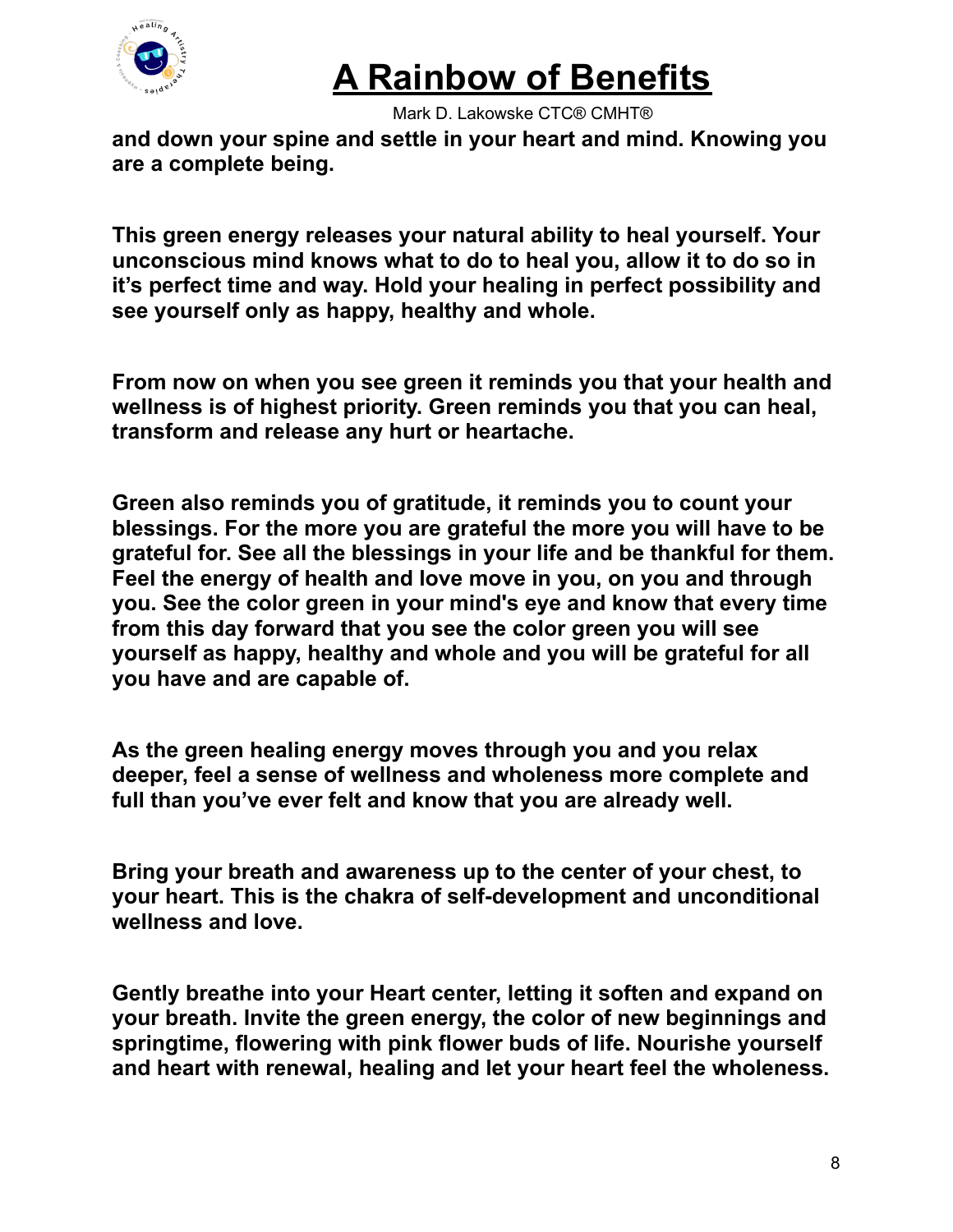

Mark D. Lakowske CTC® CMHT®

**Say these phrases out loud or in your mind as I say them to you now: "I am greatly loved" "I allow myself to give and receive freely" "I am nourished by the power of healing love" "I see myself only as happy, healthy and whole".**

**Good, relax deeper.**

**Take the fifth step down and allow yourself to relax deeper. Notice that as your foot touches the grey stone step it lights up the most beautiful electric blue!**

**Feel the encouraging energy move through the bottoms of your feet, feel the energy surge with tingles up and down your body, feel this energy move into the back of your neck, through and around the throat, in and out of your ears, across your eyes and across your nose. Feel it move all the way through you and out the top of your head.**

**Feel that electric blue energy clear, wash away and dissolve all deceptions, all manipulations that you might have known, untruths that have been perpetuated on you.**

**Let this blue energy connect you to inner true feelings, higher thoughts, and a new found sense of expression.**

**There, within you, is an inner-knowing, guiding your words, and your thoughts and from now on you can speak your truth openly and honestly to yourself and others.**

**From now on when you see the color blue it reminds you that you can and will communicate to yourself and others openly, honestly and effectively. Your thoughts and feelings will be honored and you**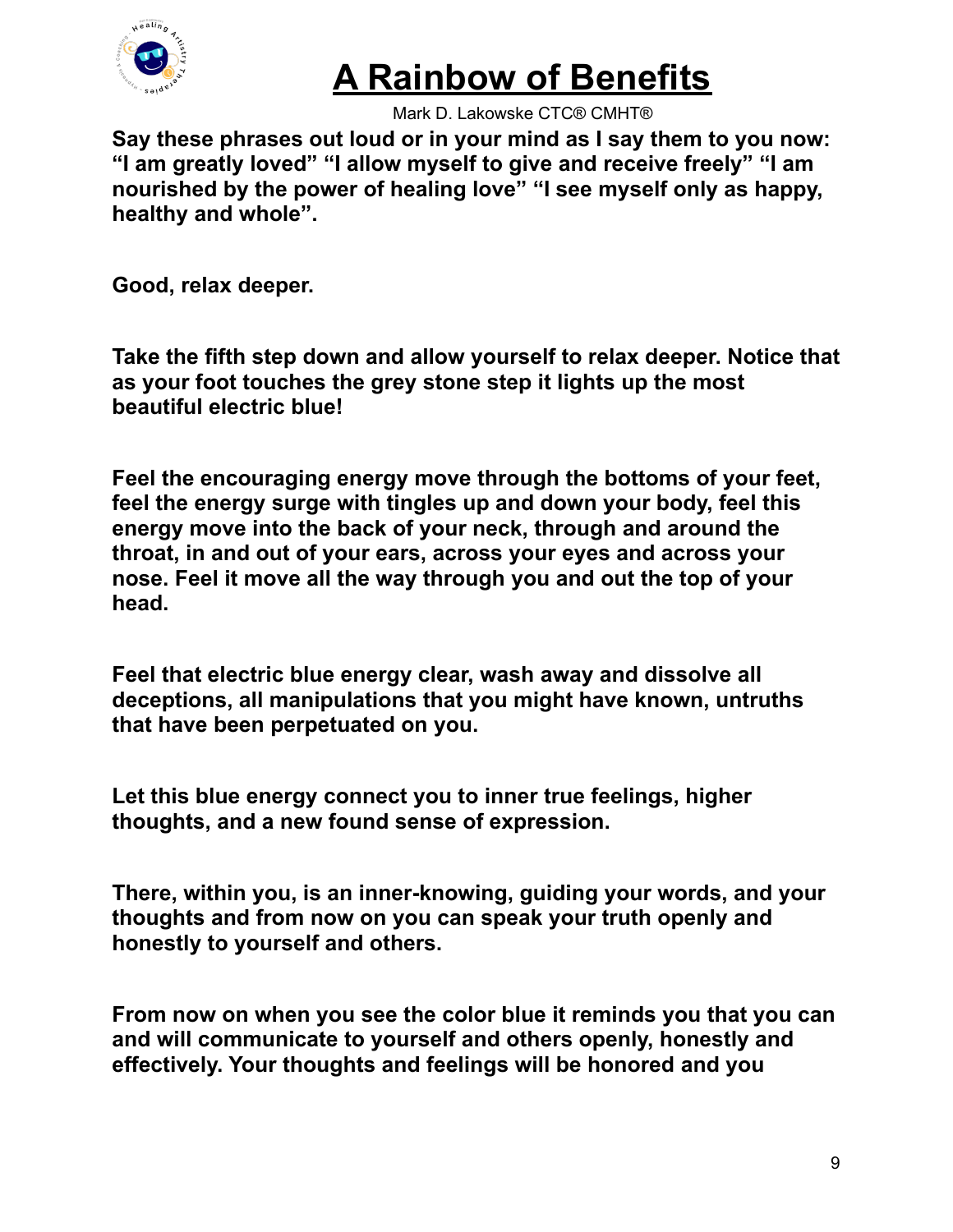

Mark D. Lakowske CTC® CMHT®

**respect yourself to express yourself in positive healthy ways. You set healthy boundaries and are the gatekeeper of your life.**

**Blue reminds you that you are a creative soul who has the ability to clearly, intend, manifest and create your life the way that is pleasing.**

**Blue also reminds you of water. Whenever you see water, hear water or touch water either inside of you or outside of you it allows you to feel calm, peaceful and go with the flow and let go.**

**Feel the energy of clear self expression and creation move in you, on you and through you. See the color blue in your mind's eye and know that every time from this day forward that you see the color blue you will know that you are capable of creating and doing anything and know that you will be able to be open, honest and effective within your life.**

**As the electric blue clearing energy moves through you and you relax deeper, feel yourself open to honoring your feelings and thoughts and being able to create your amazing life now!**

**Breath into your throat chakra, the chakra of self-expression and personal will.**

**Allow your throat center to soften, expand and breathe . . . . Invite the electric blue energy, the color of the sky. Breathe the sky into your throat center, clearing, opening, softening the need for control, freeing self-expression and creativity.**

**Say these phrases out loud or in your mind as I say them to you now:**

**"I hear and speak my truth" "I express myself freely" "I allow myself to go with the flow of life, I am flowing and rejuvenating like water"**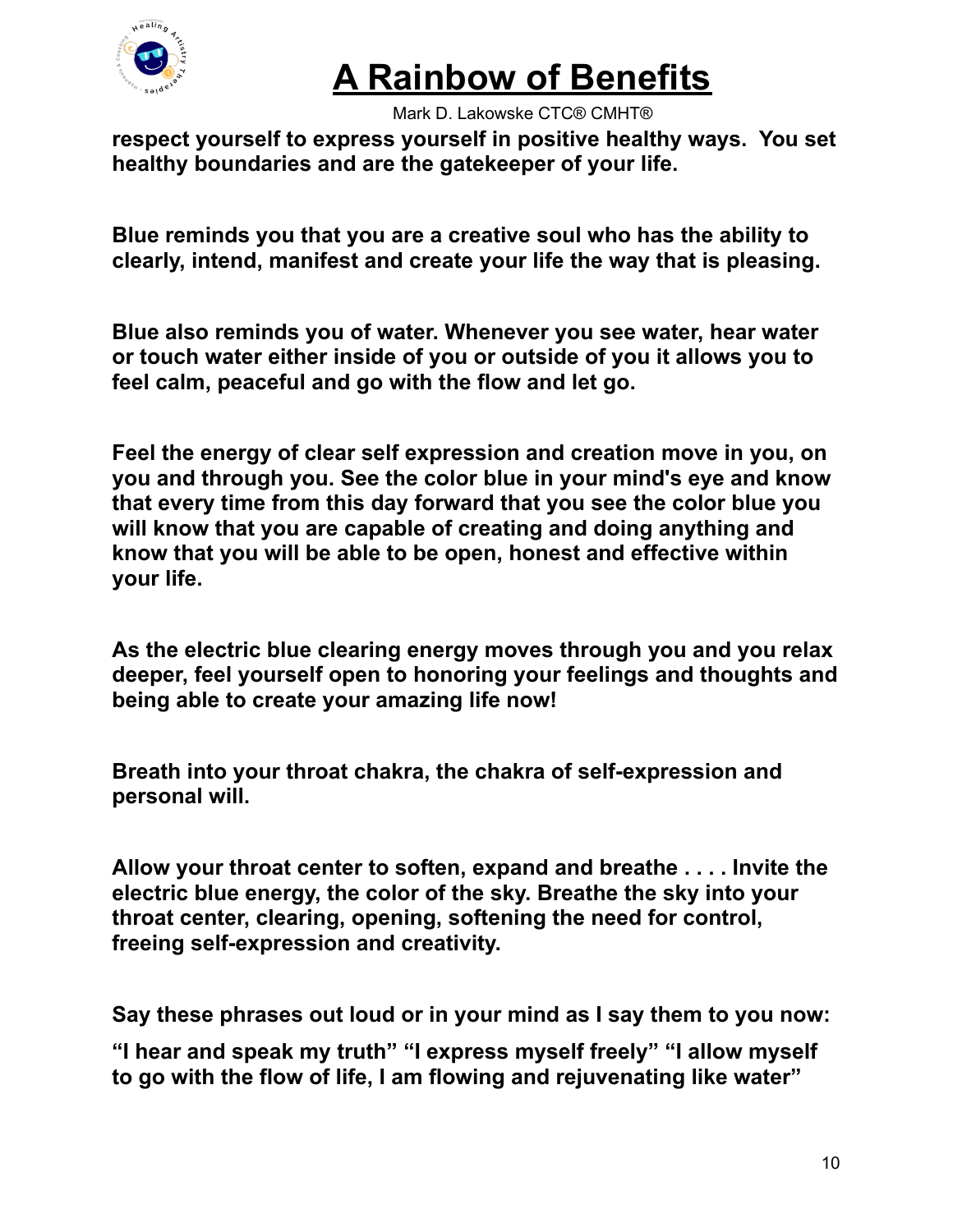

Mark D. Lakowske CTC® CMHT®

**Good, relax deeper.**

**Take the sixth step down and allow yourself to relax deeper. Notice that as your foot touches the grey stone step it lights up a radiant royal purple!**

**Feel the soft pulsating energy move through the bottoms of your feet, feel the energy travel up your body, the purple energy brightens at your brow above and between your eyes. Feel that energy move all the way through you and out the top of your head.**

**This energy gently and effortlessly opens you to your inner-beauty and shows itself to you, opening like a flower with glorifying feelings and a connection to the outer world and beyond.**

**This purple energy grants you the knowledge and understanding that you are a being of light and love and those that you meet, will see you as a warm, gentle and loving person. Every day in every way you are becoming more and more the being you were born to be.**

**The gentle purple pulsating glow washes away all deep hidden fears, all doubts about what could or would happen to you in your future life. It cleans and clears worries that rob you of the beauty of the now moment and your beautiful future.**

**From now on when you see Purple it reminds you that you are beautiful. You are a beautiful person inside and out. Every day you are noticing more and more things about yourself that you like and love. You are noticing that about others too.**

**Everyone and everything and every situation has beauty about it. You are looking for that glorious beauty in life and you are finding it more**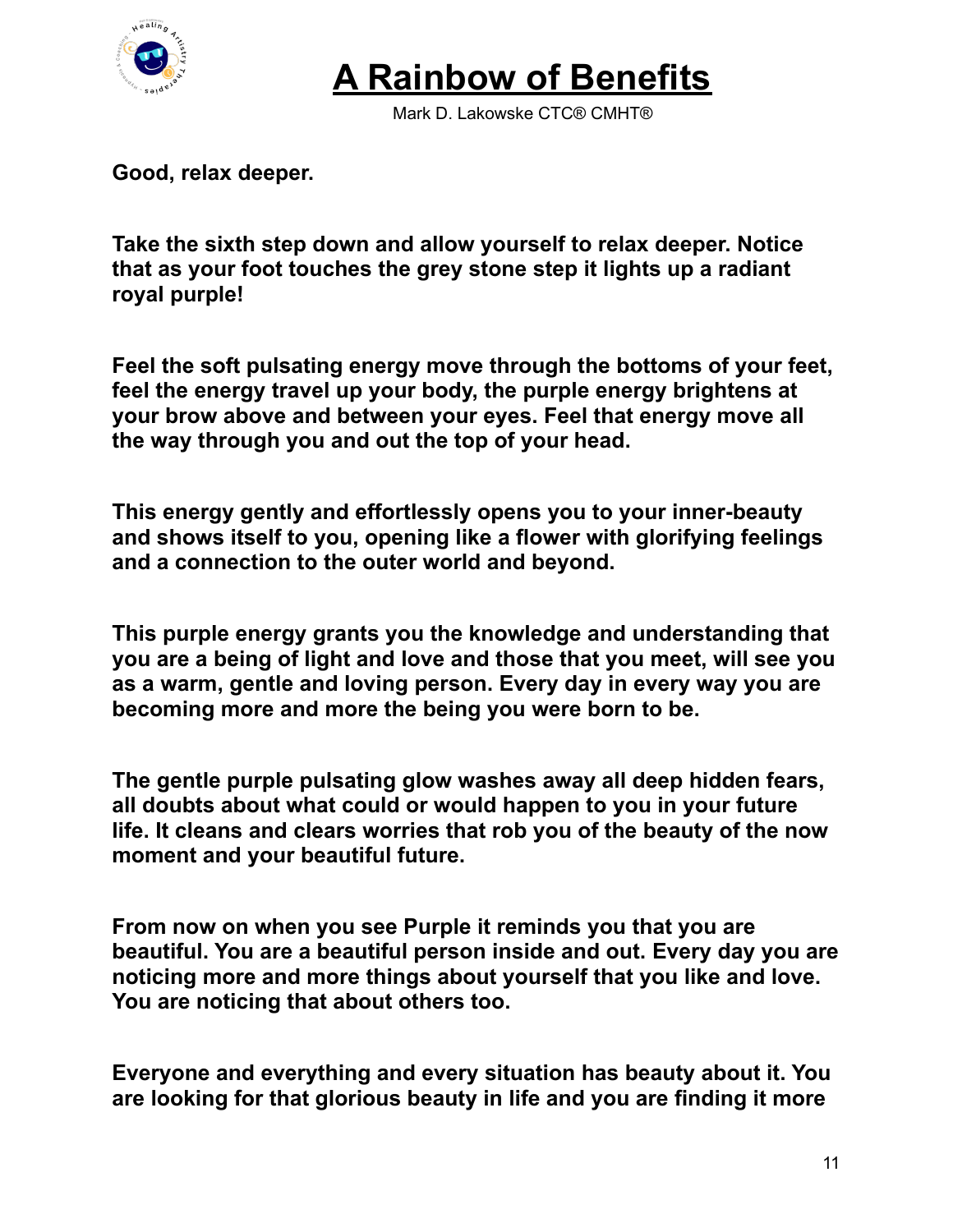

Mark D. Lakowske CTC® CMHT®

**and more. You are appreciated more and gaining the attractive lesions that are always there for you within everything.**

**See the color purple in your mind's eye and know that every time from this day forward that you see the color purple you will feel beautiful from the inside out. It will enhance within you a knowing, a deep understanding, that you have a divine purpose. You will also know that no person or event can block you or keep you from achieving anything you set your mind to.**

**As the beautiful purple energy moves through you and you relax deeper, feel the light of love, belief, and understanding instill itself in your very core and being. It elevates you to and reminds you that you are a divine person with a destiny special and individual only to you.**

**Turn your focus up to your forehead - between your eyebrows - to your third eye chakra, the chakra of wisdom and intuition and beauty and balance, gently allowing it to soften, expand, and breathe.**

**Invite the radiant purple energy - the velvety color of the night sky. Bathe yourself with this energetic light, soothing, balancing, bringing clarity, insight and understanding.**

**Say these phrases out loud or in your mind as I say them to you now: "Everything is unfolding as it should" "I am a beautiful soul" "There is beauty all around me and I'm recognizing it everywhere"**

**Good, relax deeper.**

**Take the seventh step down and allow yourself to relax deeper. Notice that as your foot touches the grey stone step it lights up with all the colors glowing together in a rainbow of light!**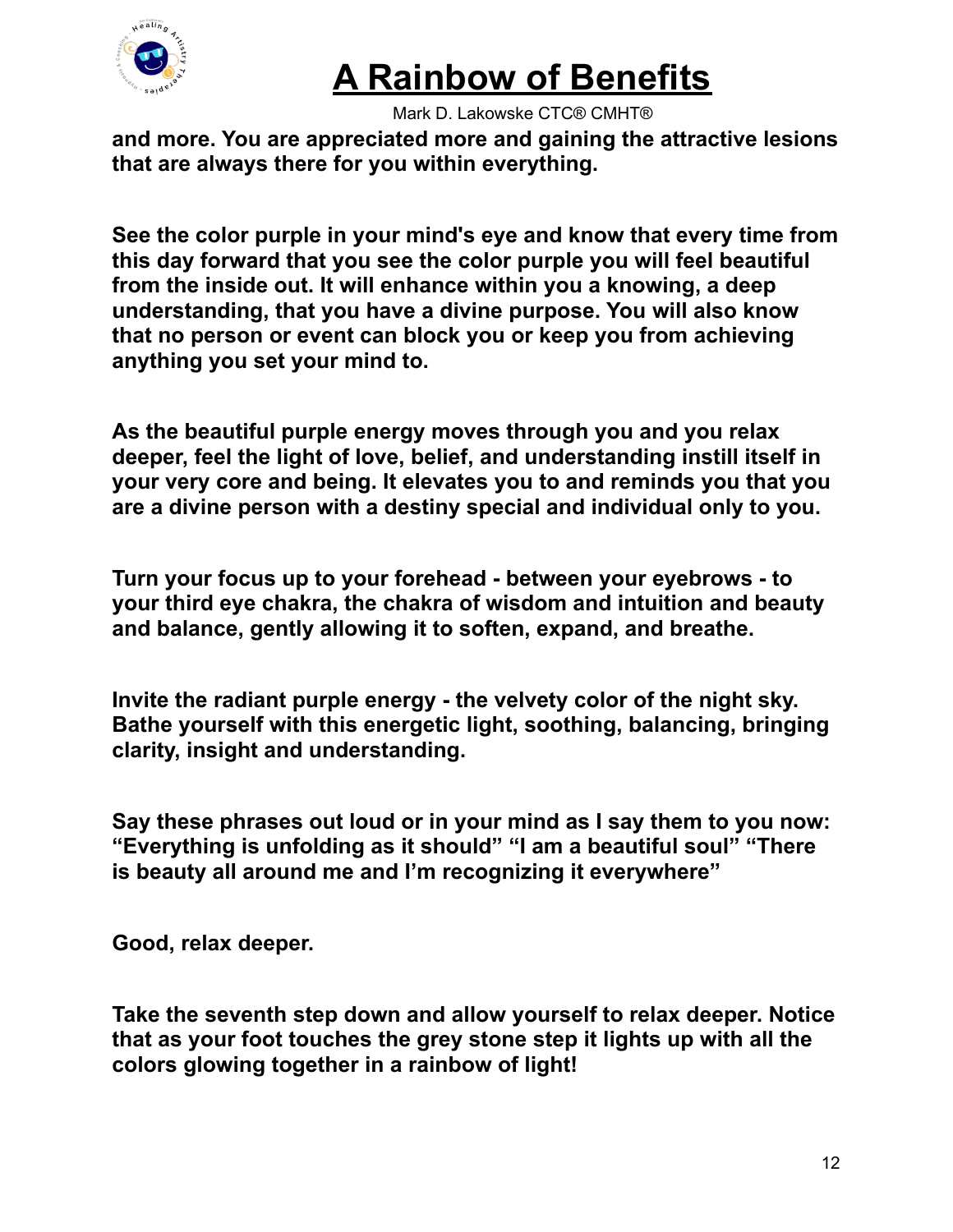

Mark D. Lakowske CTC® CMHT®

**Sparkling, shimmering, powerful, effervescing!! Watch as the colors merge and become one, a golden white, glorifying radiating light!**

**Feel the energizing, youthful, happy & clear energy move through the bottoms of your feet, feel the energy travel up your body, Feel that loving golden white energy move all the way through you and out the top of your head and settle a few inches above the top of your head.**

**Feel that beautiful healing light on the top of your head, like warm sunshine washing over you, healing you, loving you and bringing you balance and peace.**

**From now on when you see the colors of Gold or White it reminds you that you are loved and cherished as a beloved child of God. It reminds you that you are held in the embrace of the universe. It instills in you the truth that you are positively perfect and were created to be you. Specifically you.**

**It will remind you that out of this incomprehensible vastness of time and space of the great universe there is only one you. You are special, known by name and you do matter. You matter, always have and always will. You have a divine right to be here and you have a purpose that is special only to you. You are unconditionally and eternally loved. There is nothing that you could do or say that would separate you from that love or your destiny and you are destined for greatness. Your future is bright, good, prosperous and abundant in all areas.**

**Every time you see Gold or white it reminds you to always look forward and move forward with radical action into the future you desire and choose. See the colors Gold and white in your minds eye and know that every time from this day forward that you see these colors you will feel this eternal love and motivation to move forward into your amazing life now!**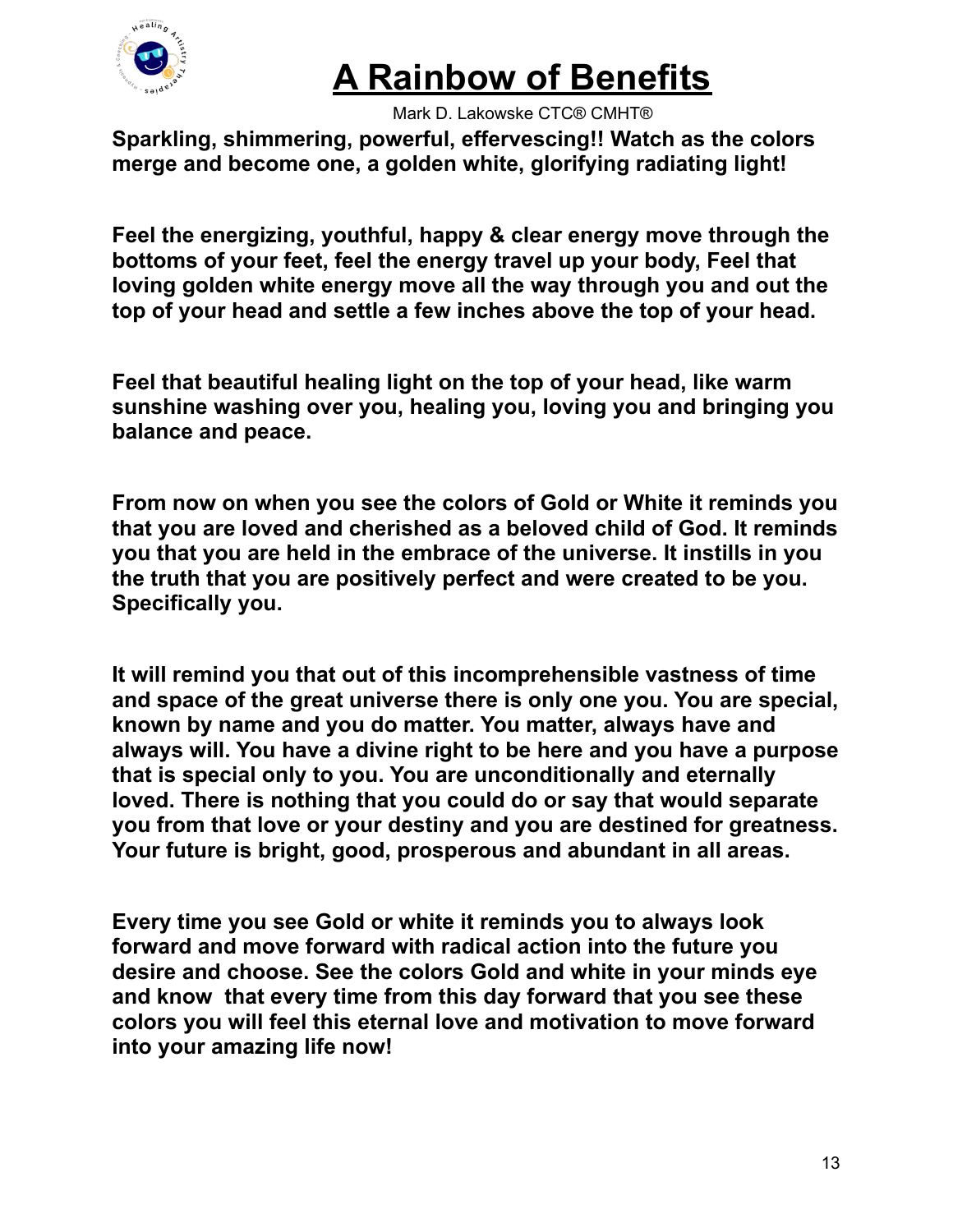

Mark D. Lakowske CTC® CMHT®

**Seeing the colors of Gold and White reminds you that you truly are a miracle and a wonder! Wonderful, wonderful, fortunate you, This is the year that your dreams come true! This is the year that your ship come in; This is the year you find wisdom (god) within. This is the year you are glad to live; This is the year you have much to give. This is the year when you know the Truth; This is the year when you find new youth. This is the year that brings happiness; This is the year you will live to bless. Wonderful, wonderful, fortunate you, This is the year that your dreams come true! (poem by Russell Kemp)**

**This is my prayer for you; Let this be your own vision of you and your life this coming year and every day and for the rest of your life!**

**As the golden white energy moves through you and you relax deeper, feel a sense of alignment, of being grounded, of being balanced and loved, feel yourself opening up to become the being you were born to be. Be Empowered! Be Empowered Now!**

**Breath in this beautiful light, allow it to brighten and get stronger- this is your Crown -- This is your Chakra of higher self, divinity, "oneness" and empowerment. Let it soften, relax and gently expand on your breath, Taking in nourishment, life force energy and love.**

**Focus on that beautiful light of healing golden white energy. Gently invite in the light letting it softly baith your crown, balancing, restoring, harmonising. Watch the light strengthen and grow as it glows bright.**

**Say these phrases out loud or in your mind as I say them to you now:**

**"I am one with the Universe" "I am eternally and unconditionally loved and cherished" "I am a living, breathing miracle" "I am one with the whole" "I am wonderful and fortunate and I am moving forward with motivation and love" "I am perfect just as I am" "everyday in every way my life is getting better and better".**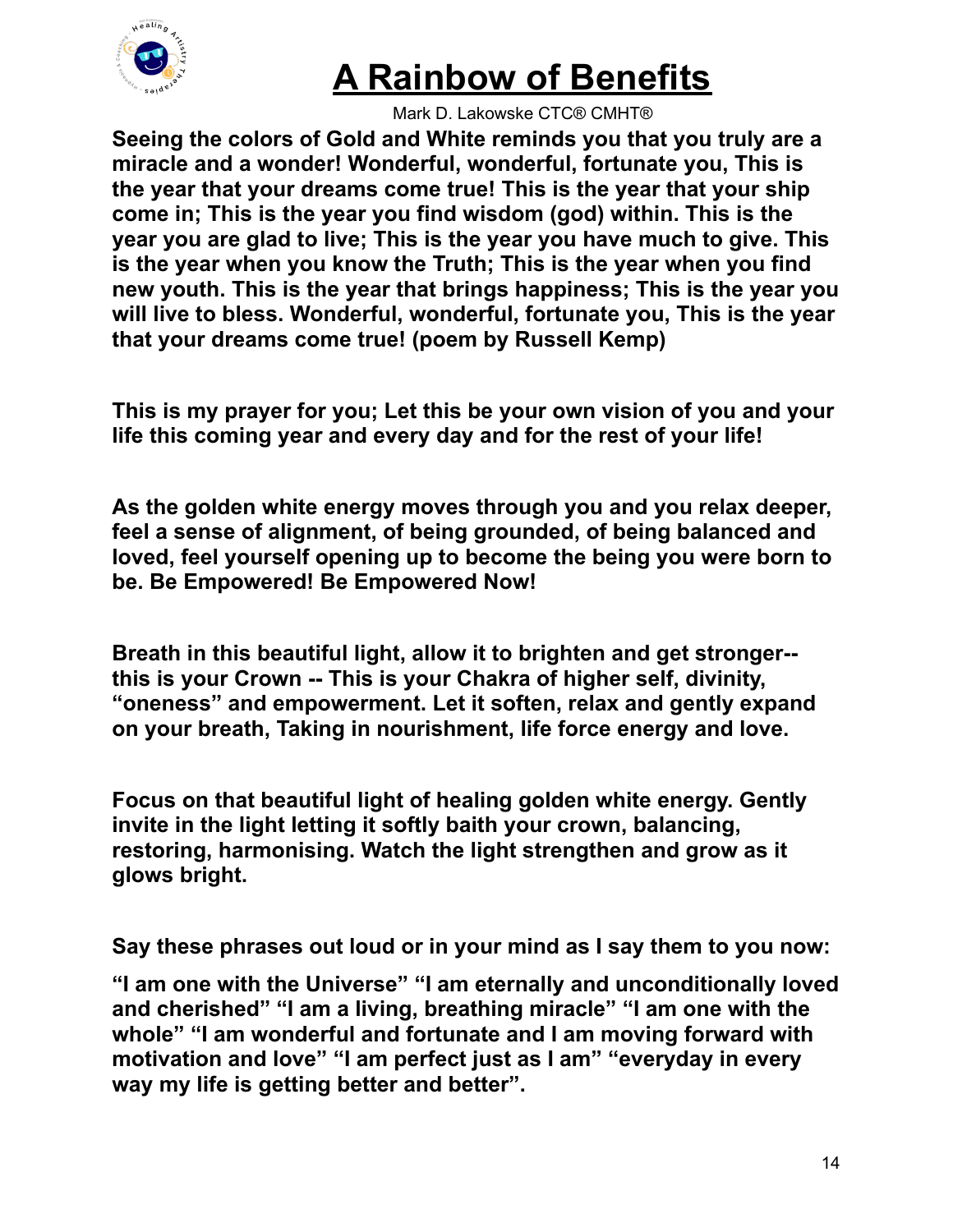

Mark D. Lakowske CTC® CMHT®

**Allow the energy of the words to bathe your body, mind, emotions, spirit.**

**Good, relax deeper.**

**In your own time, become aware of the air on the surface of your body. The sounds around you, near and in the distance.**

**Close your chakra energy centers down a little - just having the intention is enough. Become aware of the support beneath you. Notice how you feel. Hold yourself with loving kindness, for the beautiful, unique being that you are.**

**Your journey down the rainbow steps have given you energy, balance and wonderful benefits of great value. From now on whenever you see any of these colors around you it will remind you of the positive benefits and feelings gained here today.**

**Every day these positive gifts will become better and better for you and you will consciously notice their positive impact on your life now.**

**In a moment we will return to the present. Turn around, notice that you are at the bottom of the staircase. Look up the rainbow steps - see the colors, Golden white, purple, blue, green, yellow, orange and red at the top.**

**At the top of the staircase is a state of alertness, awareness and calm where you will feel so amazing and empowered! Begin now to feel an energy begin to move through the bottoms of your feet and as we go up the steps you will feel yourself becoming more physically present in your body.**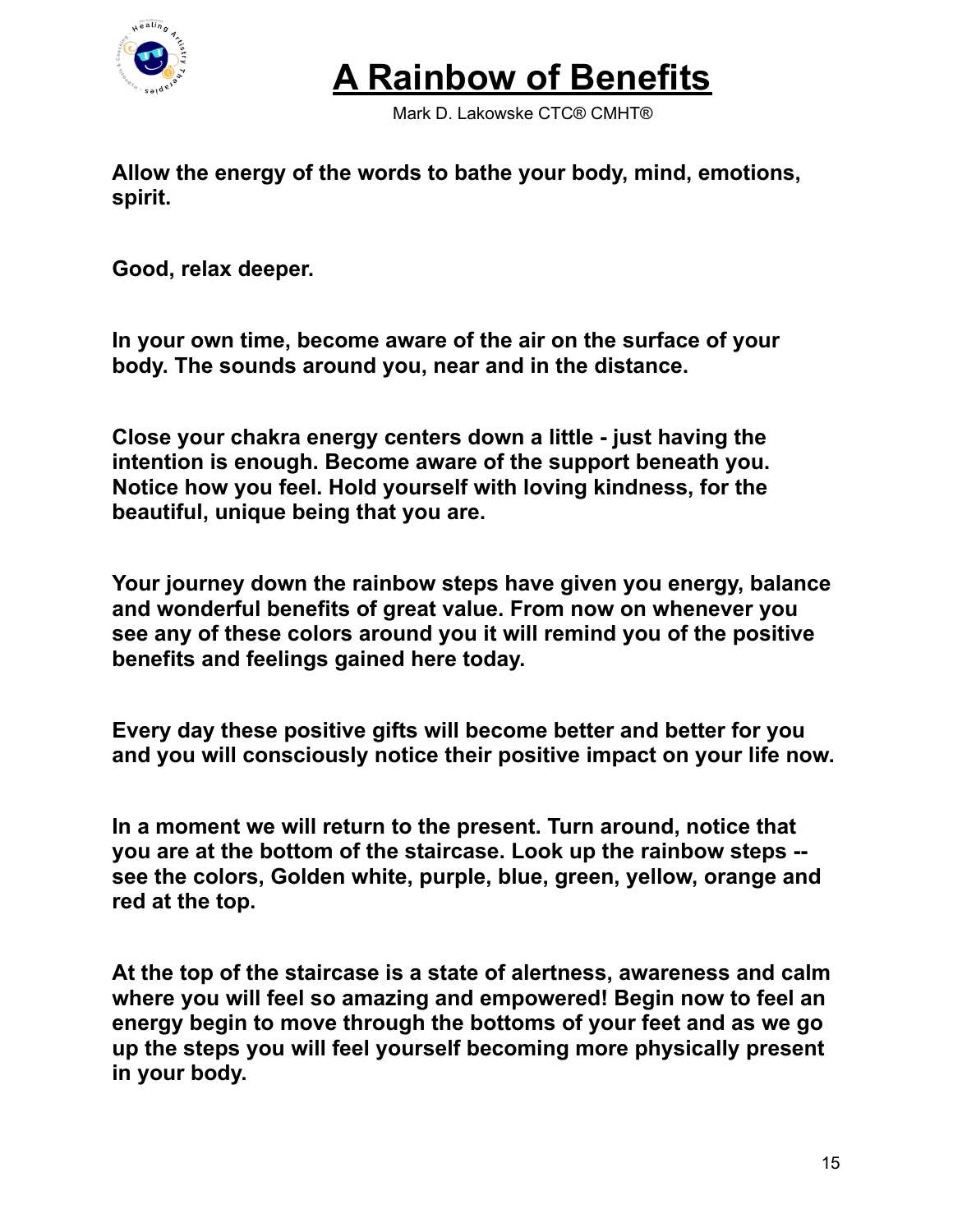

Mark D. Lakowske CTC® CMHT®

**As we go up the steps you will walk away and let go of what isn't serving you and you will integrate all your new positive learnings, lessons, teachings and positive benefits and values gained here now.**

**As we go up the steps you will orientate back to your environment. When we reach the top step you will be fully awake, alert, aware, oriented, calm and feeling better and better. You will be ready to complete your usual daily activities and maintain a feeling of motivated calm.**

**Proceed up the staircase, moving higher up the first step. . . becoming more physically present in your body . . . moving higher and away from what doesn't serve you one step at a time . . . Move a step higher, orienting more quickly . . . Reaching the middle of the staircase, becoming more and more alert . . . Stepping up higher integrating all the positive learnings lessons and teachings . . . Remembering that whenever you see any of these colors around you it will remind you of the positive benefits and feelings gained here today . . . Another step up, and another, nearing the top . . . A few more steps, take the last few steps up to the top of the staircase, reaching the top . . . Take a deep breath . . . Open your eyes . . . and exhale . . . feeling awake, alert, oriented and calm.**

#### **Abridged Version Used As A Quick Deepener**

After you use the induction of your choice you can use this as a deepner. Many of us use the counting down of the steps to deepen a client. While that is good and I like it, I like using this as it does deepen them, but for me it's not as boring and it adds in a bit more for the client.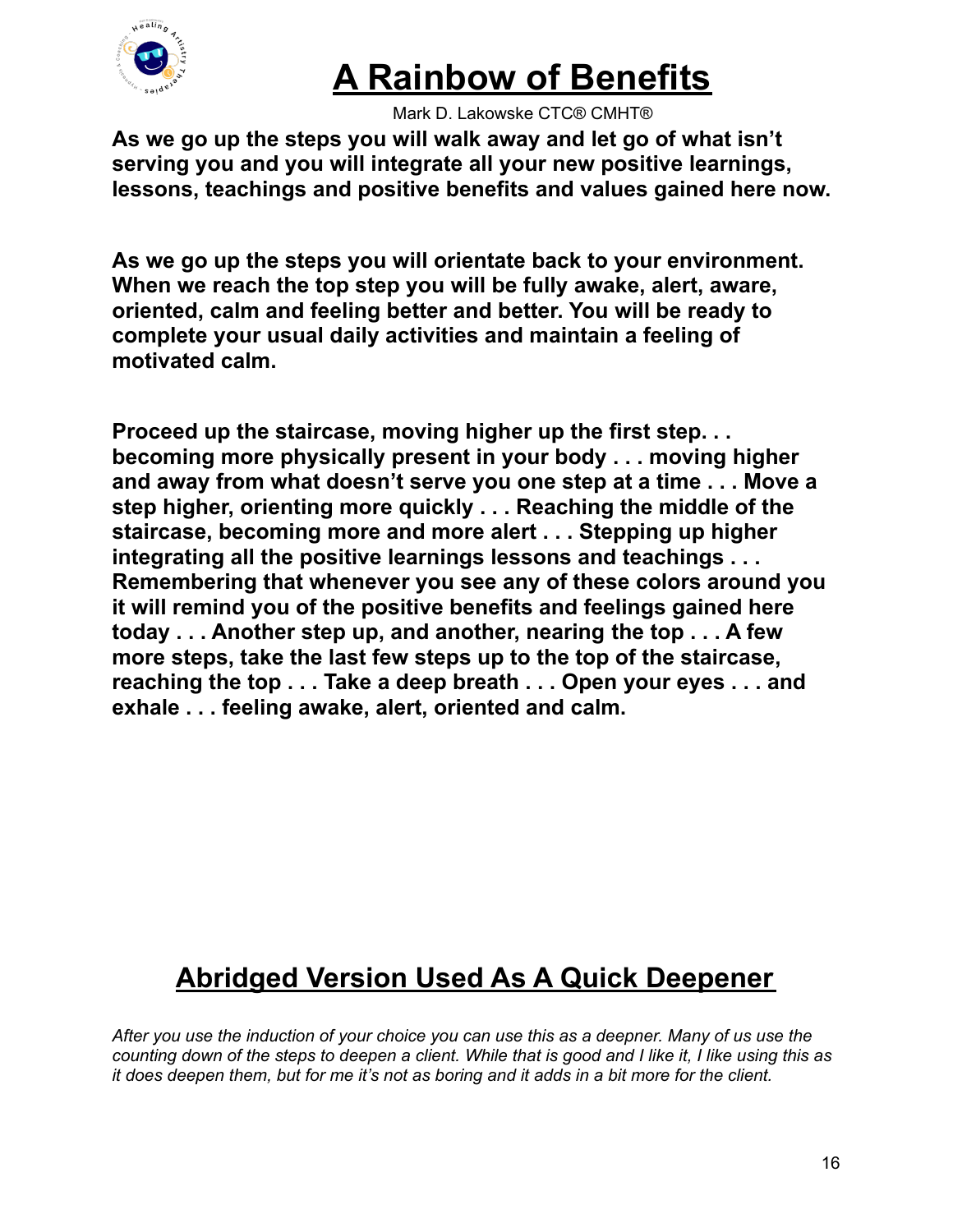

Mark D. Lakowske CTC® CMHT®

**I want you to imagine that you're at the top of grey stone steps. Perhaps these grey stone steps are like the kind of grey stone steps you would find at a beautiful castle. These grey stone steps are safe and sturdy and you can go down them easily and we will do so in a moment.**

**Now with each and every step you go down you will bring yourself deeper into relaxation. More relaxed with each progressive step you go down.**

**By the time you get to the last step you will be in a very profound state of relaxation & hypnotic sleep that is so comfortable and peaceful.**

**Just allow your unconscious mind to open more and more and accept all of the positive suggestions that I will give that are for your benefit.**

**Take the first step down and allow yourself to relax deeper. Notice that as your foot touches the grey stone step it lights up a rich scarlet red!**

**From now on when you see Red it reminds you of love. Think of all the love you have for the people in your life, Think of their love for you. Red reminds you that you have love to give and love to recieve. Red reminds you that love is your divine true nature and that you experience it openly and freely. From this day forward, when you see the color red you will feel loved and cherished and it will remind you that love is a true part of your life and you are experiencing it in many ways.**

**Good, relax deeper.**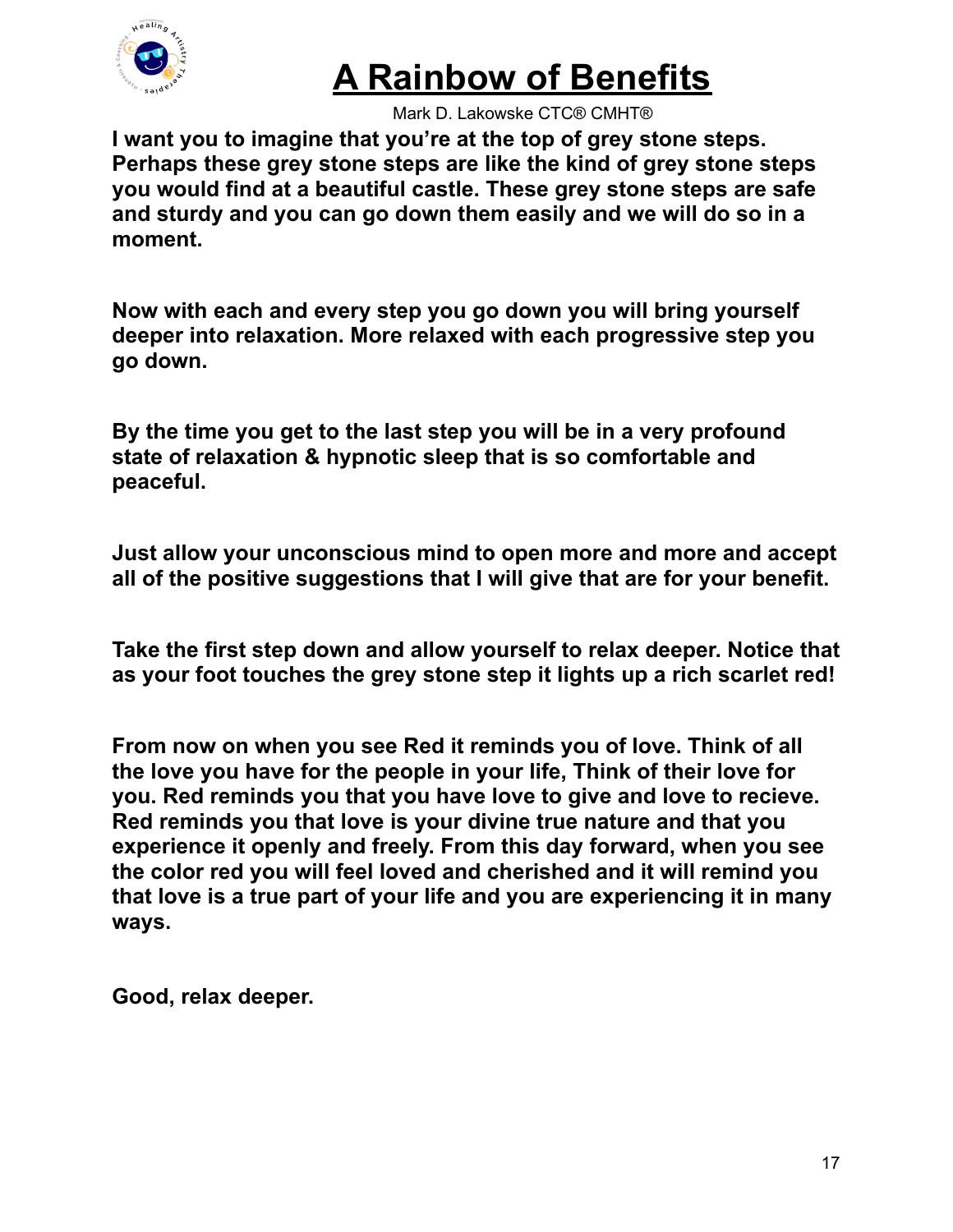

Mark D. Lakowske CTC® CMHT®

**Take the second step down and allow yourself to relax deeper. Notice that as your foot touches the grey stone step it lights up vibrant tangerine orange!**

**From now on when you see Orange it reminds you that you are safe, secure & supported. Orange reminds you that everything is in divine order and that all is well. Everything is happening exactly as it is supposed to, with hidden blessings you will soon understand. You are being taken care of. From this day forward, when you see the color orange you will feel safe, secure & supported and it will remind you that all is well, there is no other way it can be and that all is working out for your good, even if you can't see it yet, you will.**

**Good, relax deeper.**

**Take the third step down and allow yourself to relax deeper. Notice that as your foot touches the grey stone step it lights up vibrant canary yellow!**

**Feel the tingly, bubbly, joyful energy move through the bottoms of your feet, feel the energy travel up your body, for a moment feel the happy, joy filled, positive energy tickle at your navel and below your breast bone as it passes your Solar Plexus and it washes away any feelings of being over sensitive or inferior. Feel that positive yellow energy move all the way through you and out the top of your head. From now on when you see Yellow it reminds you of joy, fun and happiness. Think of all the good times you've had in your life, remember people in your life who make you smile, laugh and who just light up your life!**

**Good, relax deeper.**

**Take the fourth step down and allow yourself to relax deeper. Notice that as your foot touches the grey stone step it lights up green, a bright rich green, like beautiful healthy leaves on a sturdy tree!**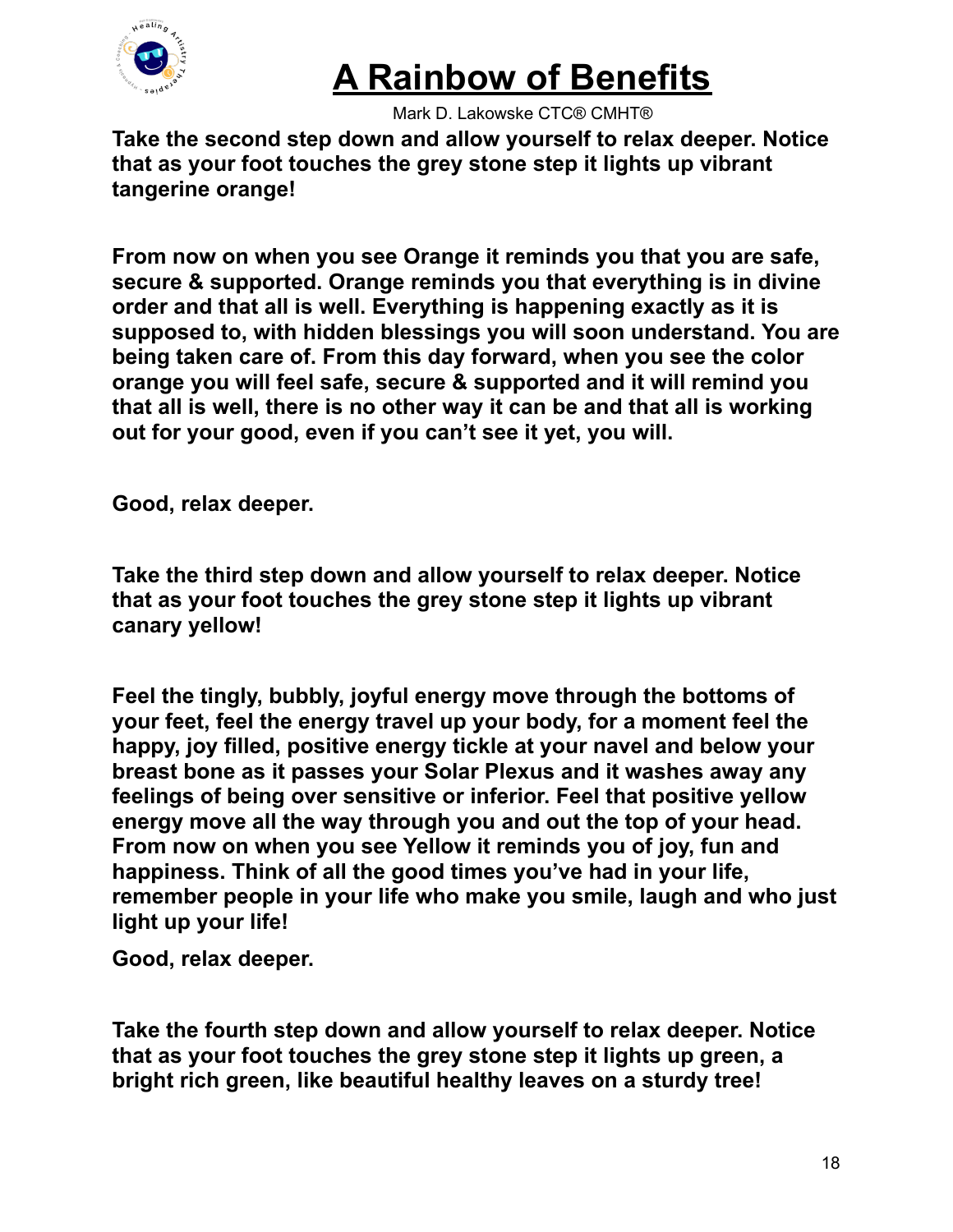

Mark D. Lakowske CTC® CMHT®

**Feel the healing energy move through the bottoms of your feet, feel the energy travel up your body, for a moment feel a healthy and whole energy tingle and fill your heart. Feel that loving and healing green energy move all the way through you and out the top of your head. From now on when you see green it reminds you that your health and wellness is of highest priority. Green reminds you that you can heal, transform and release any hurt or heartache. Green reminds you to count your blessings. From this day forward, when you see the color green you will see yourself as happy, healthy and whole and you will be grateful for all you have and are capable of.**

**Good, relax deeper.**

**Take the fifth step down and allow yourself to relax deeper. Notice that as your foot touches the grey stone step it lights up the most beautiful electric blue!**

**Feel the encouraging energy move through the bottoms of your feet, feel the energy surge with tingles up and down your body, feel this energy move into the back of your neck, through and around the throat, in and out of your ears, across your eyes and across your nose. Feel it move all the way through you and out the top of your head. Blue it reminds you that you can and will communicate to yourself and others openly, honestly and effectively. Your thoughts and feelings will be honored and you respect yourself to express yourself in positive healthy ways. You set healthy boundaries and are the gatekeeper of your life.**

**Blue reminds you that you are a creative soul who has the ability to clearly, intend, manifest and create your life the way that is pleasing. Blue also reminds you of water. Whenever you see water, hear water or touch water either inside of you or outside of you it allows you to feel calm, peaceful and go with the flow and let go. From this day forward, when you see the color blue you will know that you are**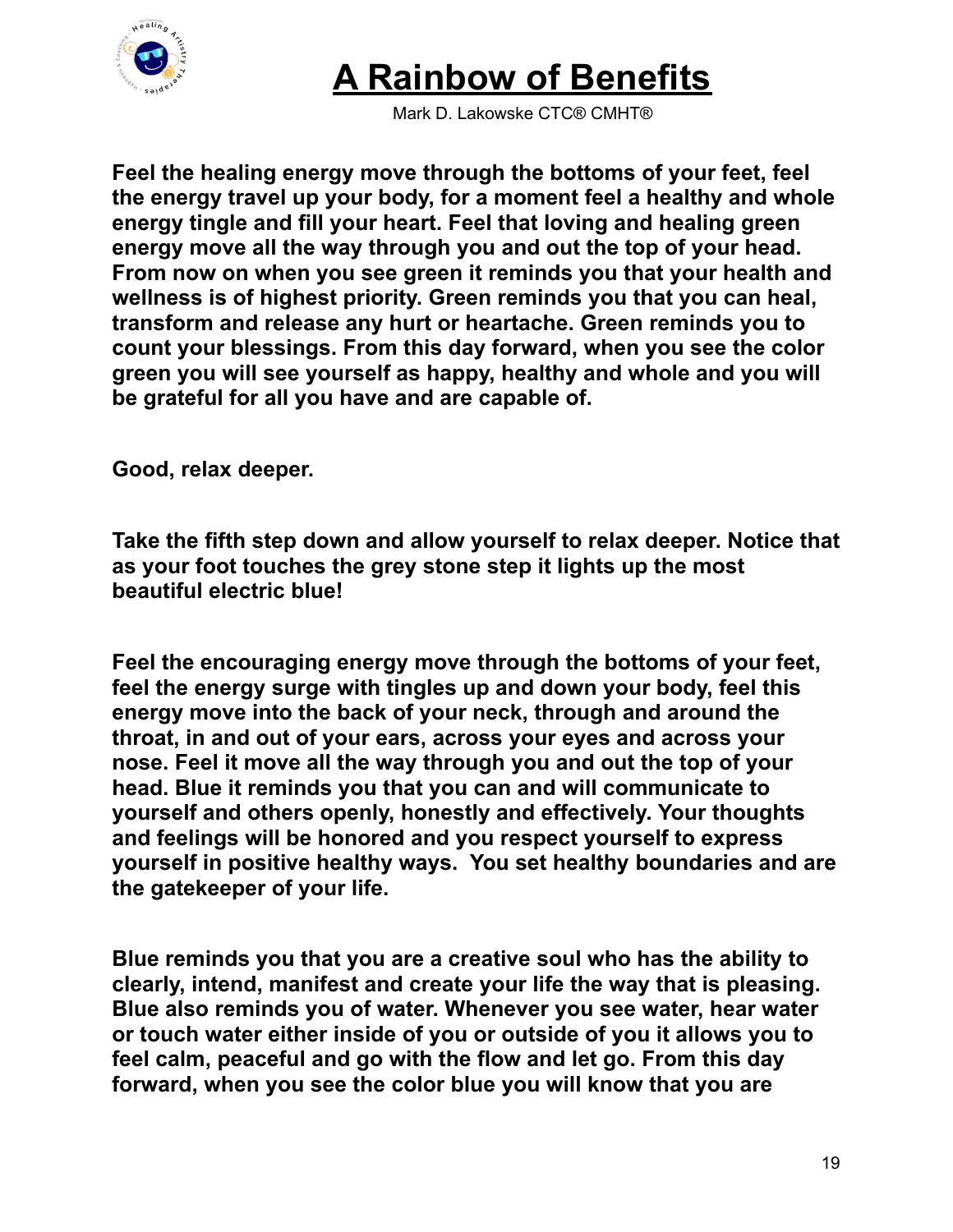

Mark D. Lakowske CTC® CMHT®

**capable of creating and doing anything and know that you will be able to be open, honest and effective within your life.**

**Good, relax deeper.**

**Take the sixth step down and allow yourself to relax deeper. Notice that as your foot touches the grey stone step it lights up a radiant royal purple!**

**Feel the soft pulsating energy move through the bottoms of your feet, feel the energy travel up your body, the purple energy brightens at your brow above and between your eyes. Feel that energy move all the way through you and out the top of your head. You are a beautiful person inside and out. Every day you are noticing more and more things about yourself that you like and love. You are noticing that about others too. Everyone and everything and every situation has beauty about it. From this day forward, when you see the color purple you will feel beautiful from the inside out. It will enhance within you a knowing, a deep understanding, that you have a divine purpose. You will also know that no person or event can block you or keep you from achieving anything you set your mind to.**

**Good, relax deeper.**

**Take the seventh step down and allow yourself to relax deeper. Notice that as your foot touches the grey stone step it lights up with all the colors glowing together in a rainbow of light!**

**Sparkling, shimmering, powerful, effervescing!! Watch as the colors merge and become one, a golden white, glorifying radiating light! From now on when you see the colors of Gold or White it reminds you that you are loved and cherished as a beloved child of God. It reminds you that you are held in the embrace of the universe. It instills in you the truth that you are positively perfect and were created to be you.**